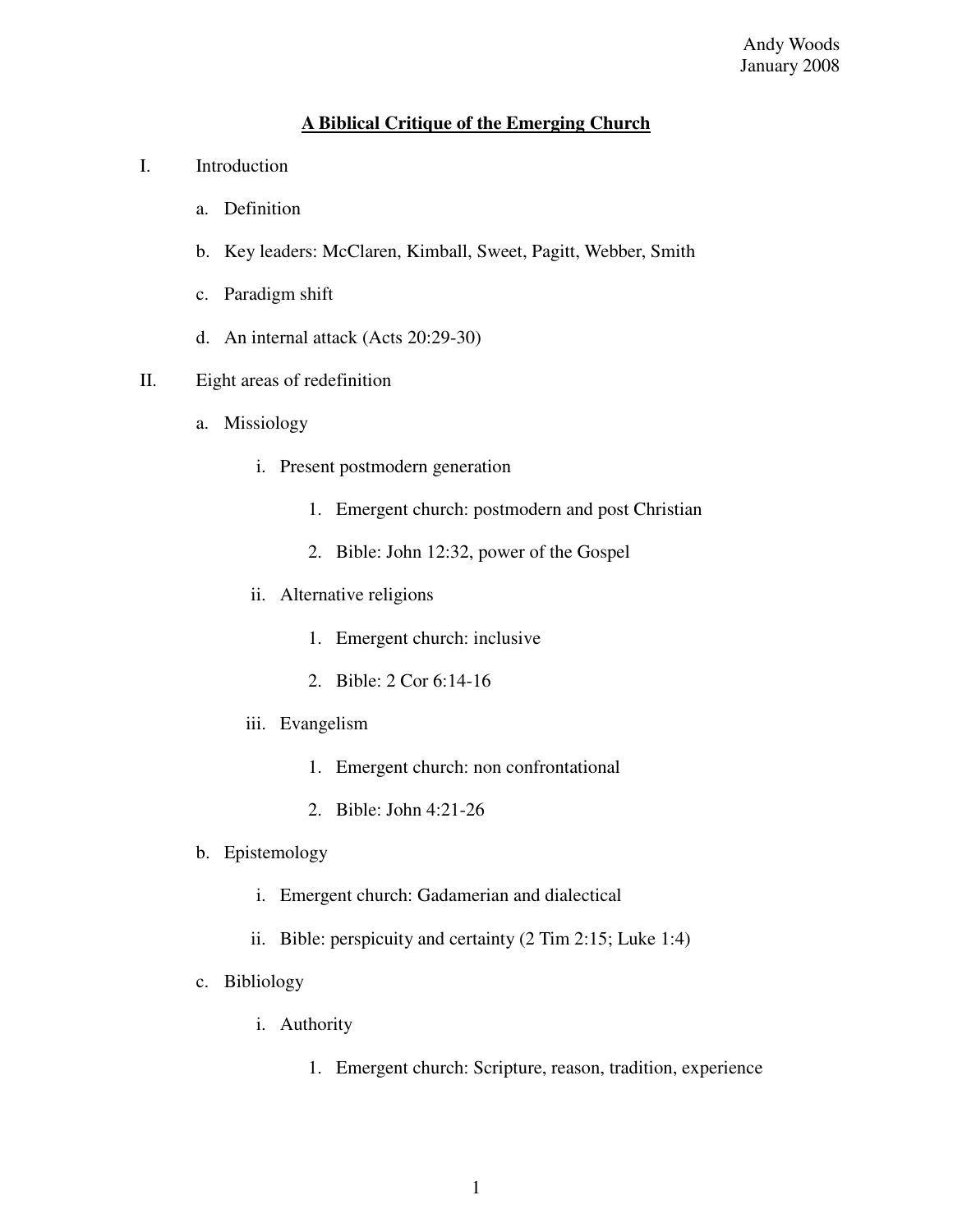- 2. Bible: *sola scriptura* (Mark 7:13)
- ii. Sufficiency
	- 1. Emergent church: necessary to learn from other religions
	- 2. Bible: sufficiency of Scripture (2 Tim 3:17; 2 Pet 1:3-4)

## d. Ecclesiology

- i. Areas related to the worship gathering
	- 1. Worship
		- a. Emergent church: multi-sensory, liturgical, contemplative
		- b. Bible: go back to the beginning, Matt 6:7
	- 2. Preaching
		- a. Emergent church: conversational, story telling, experiential
		- b. Bible: primacy of authoritative preaching (2 Tim 3:15–4:2;

Neh 8; Eph 4:11-12; Matt 4:4)

- 3. Male leadership
	- a. Emergent church: egalitarian
	- b. Bible: 1 Tim 2:12-14
- ii. Areas related to the nature of the church
	- 1. Kingdom
		- a. Emergent church: kingdom = church
		- b. Bible: kingdom cannot come through human effort (Matt

23:37-39; 25:31)

- 2. Social gospel
	- a. Emergent church: social gospel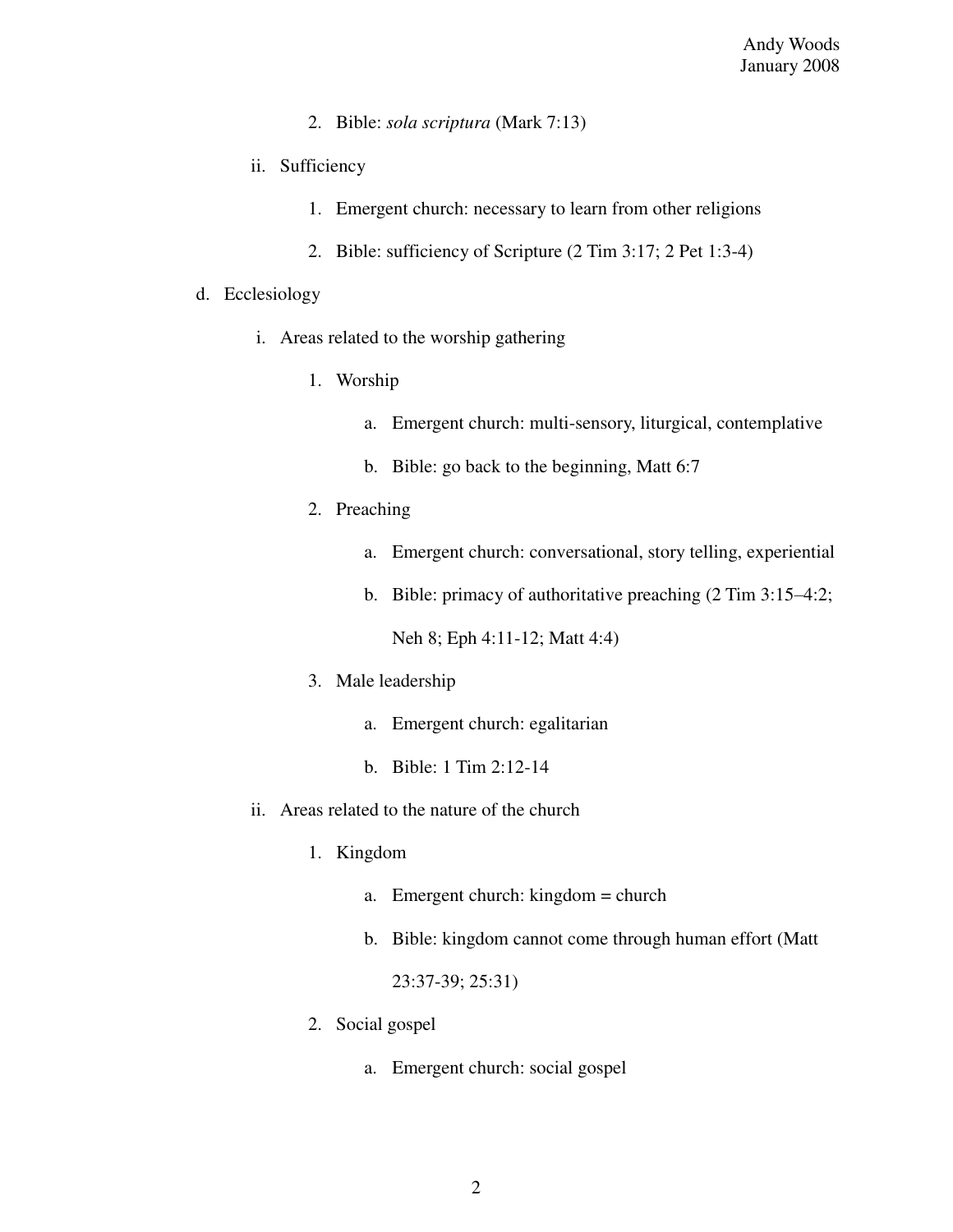b. Bible: primacy of evangelism and discipleship (Matt 28:18-

20)

- 3. Ecumenism
	- a. Emergent church: unity > truth
	- b. Bible: unity  $\le$  truth (John 17:17, 20-23)
- e. Soteriology
	- i. Emergent church: regeneration through mysticism
	- ii. Bible: regeneration through faith in Christ alone (John 3:3-7; Rom 8:9)
- f. Christology
	- i. Emergent church: weakening of penal substitution
	- ii. Bible: penal substitution
- g. Eschatology
	- i. Importance
		- 1. Emergent church: over realized eschatology leading to a neglect of

prophetic matters

- 2. Bible: 2 Pet 1:19
- ii. Genre
	- 1. Emergent church: apocalyptic genre
	- 2. Bible: genre override
- iii. Eternal punishment
	- 1. Emergent church: softening of eternal punishment
	- 2. Bible: eternal retribution (Matt 25:41, 46; Rev 14:11)
- iv. Protology (2 Pet 3:3-7)